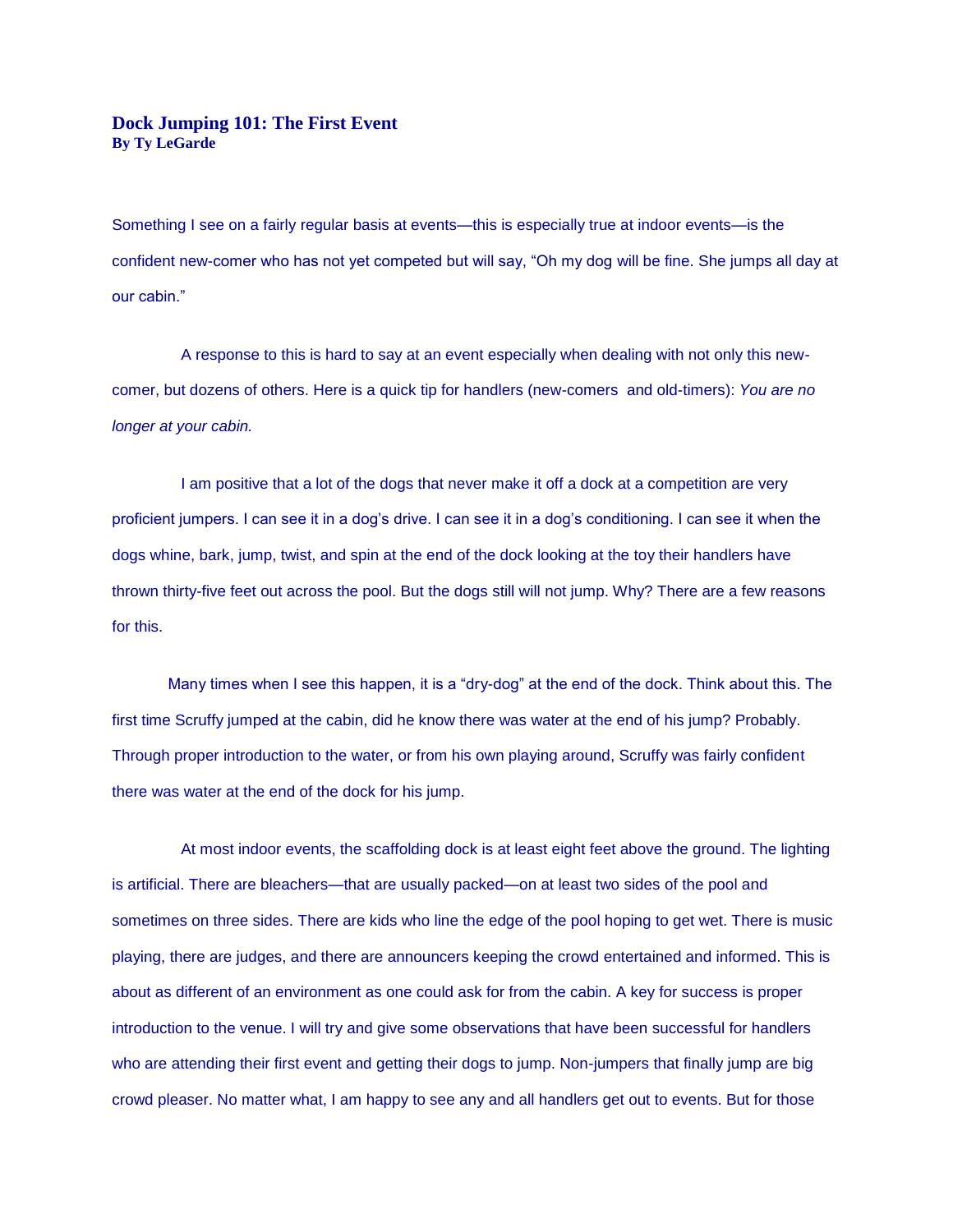who want to see their dogs succeed on the dock—the following is for you. Hey, it is *your* twenty bucks might as well take home a ribbon. I hope these tips help.

 1.*Get the dog wet.* Let the dog climb up the ramp to the edge of the pool. Splash a little water in front of it. Put the throw object (toy, DFT, etc.) right outside the edge of the dog's reach. Encourage the dog to walk down the ramp to get the toy. When the dog does this successfully—PRAISE PARTY, BABY! If you are not a little embarrassed by your antics when your dog does something well—you are not praising the dog enough.

Handlers can also expand on this technique by throwing the toy a little farther into the pool. A quick dip in the pool will let the dogs know there is water in this big, blue thing they have never seen before. They know water. They do not know a gigantic blue wall that towers over them.

 2. *You are not trying out for the New York Yankees.* I see it all the time. A new dog standing on the dock for the first time. The handler does everything right. The handler takes the dog on lead to the end of the dock and then hurls the toy thirty-five feet out into the pool. Then the handler takes the dog an additional forty feet away in the opposite direction, has the dog sit, releases the dog, and when the dog does not jump the handler is perplexed.

 Here we go. The throw was way, way, way out there. The toy is thirty-five feet away from the end of the dock and then the dog is an additional forty feet back from this point: this a total of seventy-five feet. Imagine you are the dog. Dogs can only see certain colors. A small bumper or DFT floating in the water is not the first thing in the field of vision. As a dog, you are aware of all the people in the background, you are on unfamiliar ground, and a run of forty feet ahead of you before even *thinking* about finding the location of the toy. At that distance, as a new dog—I would not jump for anything less than the California Condor DFT—and I do not think Tom Dokken has make this one yet.

 Shorten the throw. Toss the object out there around six to seven feet from the end of the dock. For the first time jump do not worry about the dog's jump distance. *You cannot achieve world class jumps without building a foundation of confidence.* Let the dog jump from the edge of the dock. If the dog goes